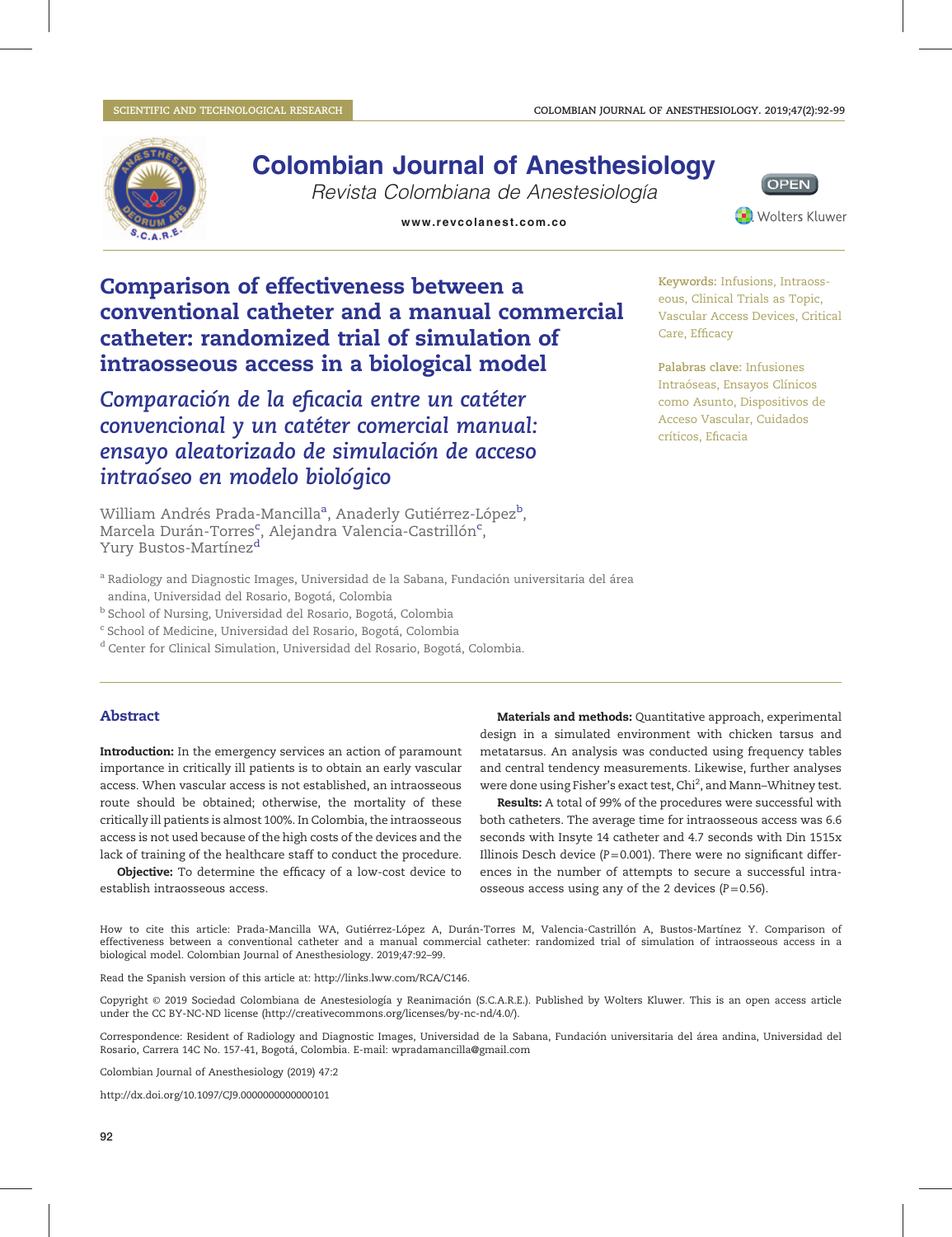Conclusion: There was no significant difference between the Ci 14 and the Si 14 catheter to establish a successful intraosseous access in the chicken tarsus and metatarsus in a simulated environment.

#### Resumen

Introducción: En los servicios de urgencias una acción de primordial importancia en pacientes críticamente enfermos es obtener un acceso vascular temprano. En los casos en que no se logre obtener un acceso venoso, se debe obtener una vía intraósea, o de lo contrario la mortalidad de estos pacientes críticamente enfermos asciende casi al 100%. En Colombia no se realiza el uso del acceso intraóseo por los altos costos de los dispositivos requeridos y la falta de entrenamiento del personal de salud para dicho procedimiento.

Objetivo: Determinar la eficacia de un dispositivo de bajo costo para el acceso intraóseo.

Materiales y métodos: Enfoque cuantitativo, diseño experimental en ambiente simulado con tarso-metatarso de pollo. Se realizó un análisis mediante tablas de frecuencia y medidas de tendencia central. Así mismo, se realizaron análisis mediante el test exacto de Fisher, ji cuadrado y test de Mann Whitney.

Resultados: El 99% de los procedimientos fueron exitosos con los dos catéteres. La mediana del tiempo para el acceso intraóseo fue de 6.6 segundos con el catéter Insyte 14® de 4.7 segundos con el dispositivo Din 1515x Illinois Desch® (p=0.001). No se encontraron diferencias significativas en el número de intentos para lograr un acceso intraóseo exitoso con ambos dispositivos (p=0.56).

Conclusiones: No existe diferencia significativa entre el catéter Ci 14 y el Di 15 para lograr un acceso intraóseo exitoso en el tarso metatarso del pollo en un ambiente simulado.

# Introduction

The 3 most important causes of death in Colombia are coronary disease, trauma, and cerebrovascular diseases.<sup>1</sup> When a patient with any of these conditions arrives to the emergency room, securing a peripheral vascular access for administering medication is crucial. $1-4$  However, of all the adult patients admitted to the emergency department in a critical condition, only in 60% a patent vascular peripheral access is secured in the first few minutes, $5$  and failure to establish a vascular access accounts for up to 92% mortality.4,6,7 Consequently, a rapid response system has been designed with the participation of staff trained in high complexity vascular accesses, including intraosseous and central venous accesses. $^{7,8}$  This approach ensures better and more effective management to reduce morbidity and mortality of the critically ill patient.

Since intraosseous devices are not available in the emergency departments because of their high costs, other therapeutic options are needed for the administration of medicines to the critical patient, to reduce the mortality based on healthcare quality and using rapid response teams.<sup>9</sup>

Recently, during the training program for undergraduate students at Universidad del Rosario, a conventional catheter has been used (Insyte 14) for interosseous access in a biological model with similar anatomic landmarks, resulting in a favorable efficacy. However, the comparison of the practicality of this conventional device versus a manual commercial device is yet to be made in clinical practice. Due to the clinical context of critical patients in the emergency department, the best initial method to do this comparison is a simulated environment. In addition, there is a need to use a biological model with similar anatomical– morphological characteristics to the human being. Thus, the purpose of this study is to compare the efficacy of the Insyte 14 catheter (Ci14, BD insyte<sup>TM</sup>, USA) versus the Din 1515x Illinois Desch, (Di15, jamshidi™, USA.) device, for a successful intraosseous access in a biological model (Fig. 1).

#### Materials and methods

A quantitative, experimental, randomized, head-to-head comparison trial was conducted of 2 devices in an avian tarsus-metatarsus model, using a factorial design with the following essential factors: number of procedures per session, number of professors, and number of procedures per professor. The research project was conducted at the simulation center of Universidad del Rosario (Bogotá, Colombia). The participants were professors of the simulation center, with at least 1-year experience in the emergency department and with no physical limitations to perform the procedures. None of them had any conflict of interests with the pharmaceutical industry. The biologicalmodels used were the chicken tarsus-metatarsus, which has been established a highly effective model for intraosseous access under simulated conditions.10

A standardization session was held with all the professor for the use of the 2 catheters and the safe management of biological models. Subsequently, the researchers responsible for data collection received training until a concordance index ofmore than 90% was achieved for the Ci 14 and the Di 15 (confidence interval [CI] 0.92: 0.97–0.99; CI 0.98: 0.93–0.99), respectively (Table 1).

A descriptive analysis showed the central tendency measurements for the quantitative variables (puncture time and number of attempts), and frequency and percentage tables were developed for the qualitative variables. With regard to the quantitative variables puncture time and number of attempts—Kolmogorov– Smirnov tests for normality were conducted to define their distribution. The result of these tests was a non-normal distribution, so the median central tendency measurements and interquartile indices were presented. Moreover, the analysis of related samples was conducted using the asymptotic Mc Nemar ji2 test for efficacy variables at the first attempt and final efficacy, whilst for the quantitative variables,—the number of attempts and puncture time the asymptotic Wilcoxon rank test was performed.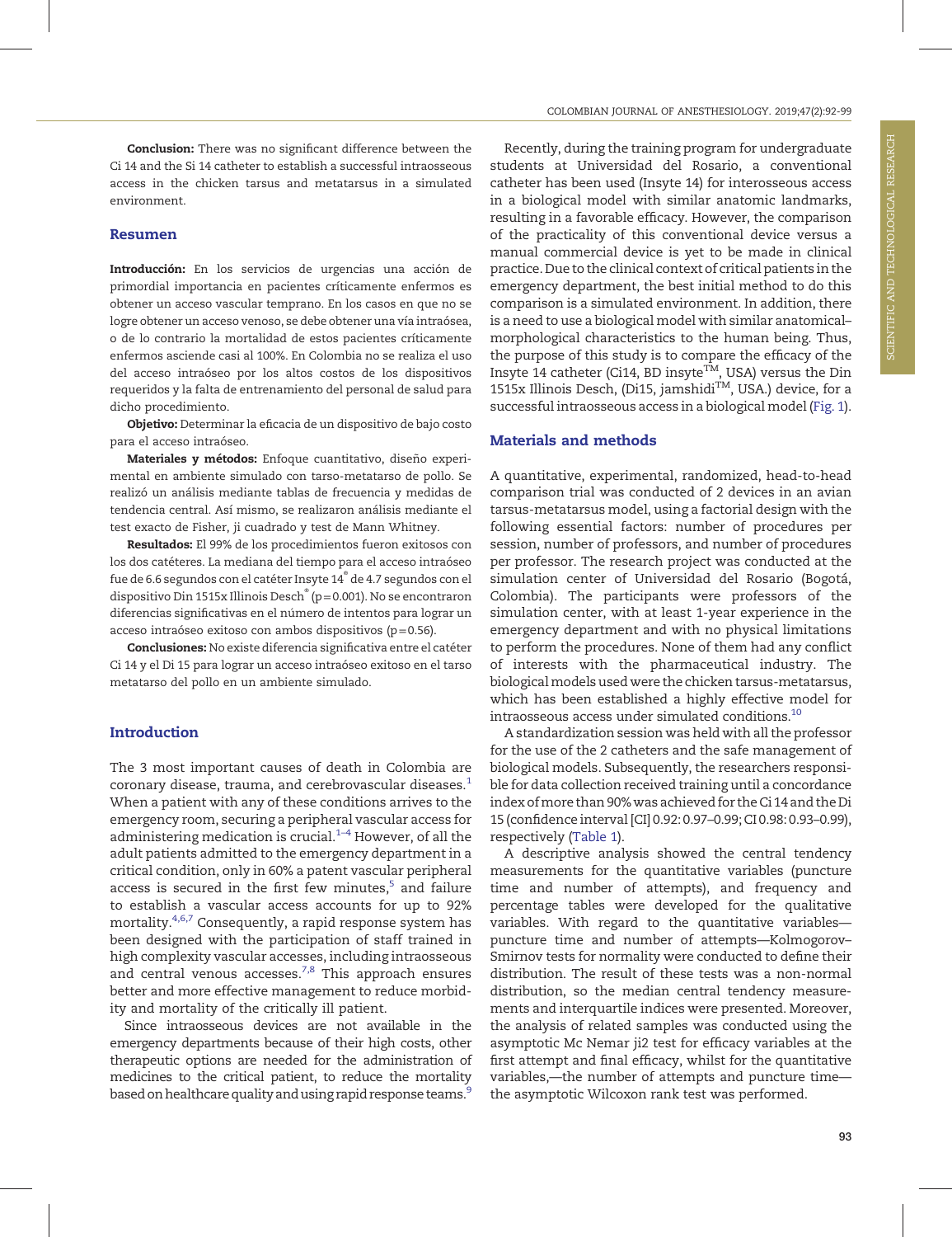

Figure 1. Diagrammatic representation comparing Di 15 vs. Ci 14. (A) Di 15 catheter, frontal view and coronal section; (B) Ci 14 device, frontal view and coronal section. Source: Authors.

Pursuant to Article 11 of Resolution 8430 of October 4, 1993 of the Colombian Ministry of Health, this research is considered a minimal risk project; consequently, the project was submitted for approval before the ethics Committee of the Colegio Mayor de Nuestra Señora del Rosario, and approved as recorded in the Minutes No. 320, of June 20, 2016. The professors participating in the research were fully insured for occupational risks, ensuring coverage for any healthcare services and payment of fringe benefits according to the law. There were no time limits for these services as they were intended to provide rehabilitation and ensure the recovery the workers from any adverse event. All of the participants signed the informed consent. The biological models were procured from an industrial vendor having the appropriate health license issued by the Health Secretariat and approved by the ethics committee.

### Results

#### Primary outcomes

The informed consent of the 5 professors invited to participate was obtained for this research project. 134

|  |  |  |  |  | Table 1. Technical comparisons of the 2 catheters (2.5). |  |  |  |  |  |  |  |  |  |
|--|--|--|--|--|----------------------------------------------------------|--|--|--|--|--|--|--|--|--|
|--|--|--|--|--|----------------------------------------------------------|--|--|--|--|--|--|--|--|--|

| Catheter | Diameter<br>(G) | Tip                 | Theoretical<br>flow, mL/min | Reuse |
|----------|-----------------|---------------------|-----------------------------|-------|
| Di 15    | 14              | Pyramidal<br>trocar | 330                         | No    |
| Ci 14    | 14              | Beveled 35°         | 330                         | No    |

biological models (avian tarsus-metatarsus) were received, of which 34 were excluded due to bone fractures. So 100 models were included and subject to puncture with both catheters, using both a distal and proximal approach. None of the models were excluded during the follow-up for a few minutes after the intraosseus procedure, so 100 procedures were analyzed with each catheter randomly allocated (Fig. 2).

Four of the 5 professors who did the procedures were males and most of them were between 30 and 39 years old, with over 2 years of clinical experience in the emergency department. Only 2 of them were clinical–surgical specialists, since they were professors of emergency medicine. All of the professors were right-handed (Table 2).

A total of 92% of the cases had a successful intraosseous access at the first attempt with both catheters, while the final efficacy allowed (<3 attempts) was achieved in almost every case with both catheters. Only in one of the procedures performed by the professors the technique was inadequate and failed at more than 3 puncture attempts (Table 3). The success of intraosseus access was identical with both catheters, both in the first attempt and in the final number of attempts allowed  $(\leq 3)$  (P=1, P=1, respectively) (Fig. 3). Moreover, the laterality of the professor, experience and complications, show a relationship with the efficacy of the procedure  $(P=0.16)$ ; in other words, achieving a successful intraosseous access in the chicken's tarsus-metatarsus is not dependent on the type of specialization of the professor, or the number of years of experience, provided an adequate technique is used. In terms of the gender, age, and clinical–surgical specialty variables, none of them were associated with the efficacy of the procedure ( $P=0.18$ ); that means that the success in obtaining an intraosseous access is not dependent on the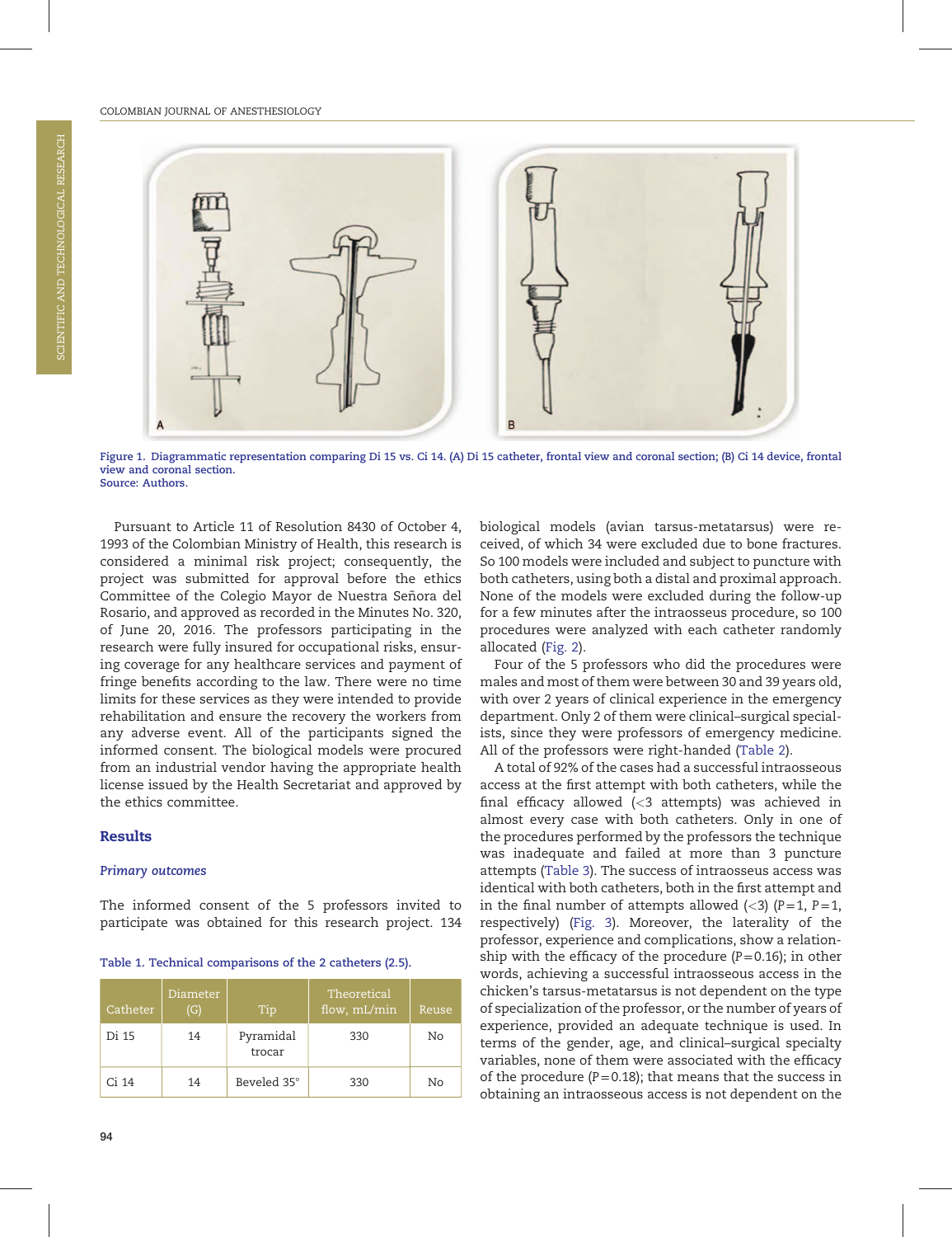

Figure 2. Process flow diagram illustrating the trial's development phases. Source: Authors.

sex, the age, or the clinical–surgical specialty of the professor, but on having at least 2 years of clinical experience in the emergency department.

# Secondary outcomes

Time to intraosseous access and number of attempts based on the puncture device. The average time to secure a successful intraosseous access with Di 15 was 4.7 seconds, and with Ci 14 was 6.6 seconds, with a significant reduction of around 2 seconds using the Di 15 device  $(P=0.001)$ . With regard to the number of attempts, the average for the 2 catheters was 1 puncture attempt to secure the intraosseous access, so the number of attempts required to secure access in the chicken tarsus-metatarsus was identical with both devices  $(P=0.56)$  (Table 4).

Complications. In over 90% of the cases, there were complications in securing intraosseous access in the biological models (avian tarsus-metatarsus) by the professor at the simulation center. When a complication developed, it was mostly due to extravasation in 8 procedures with the Di 15 device and in 4 procedures with the Ci 14 device. This difference is not significant  $(P=0.13)$ . Plugging of the device only occurred in 1% of the procedures, and only with Ci 14 (Table 3).

# Discussion

Most of the procedures in this research project were conducted by males, professors with no clinical–surgical specialization and all of them were right-handed, with no physical limitations to do the procedure. In terms of the primary outcome, there was no significant difference between the 2 devices with regard to efficacy of intraosseous access in the biological model.

The systematic literature review did not find a comparison between the 2 devices. However, there is a comparison between the commercial manual device and the mechanical, evidencing that the latter is better than the former.5,11,12 Notwithstanding this fact, due to cost reasons, most hospitals have mostly available the manual device.<sup>13</sup> This is why our research project compared against a manual instead of an automatic device. This means that the Ci 14 device is equivalent to the manual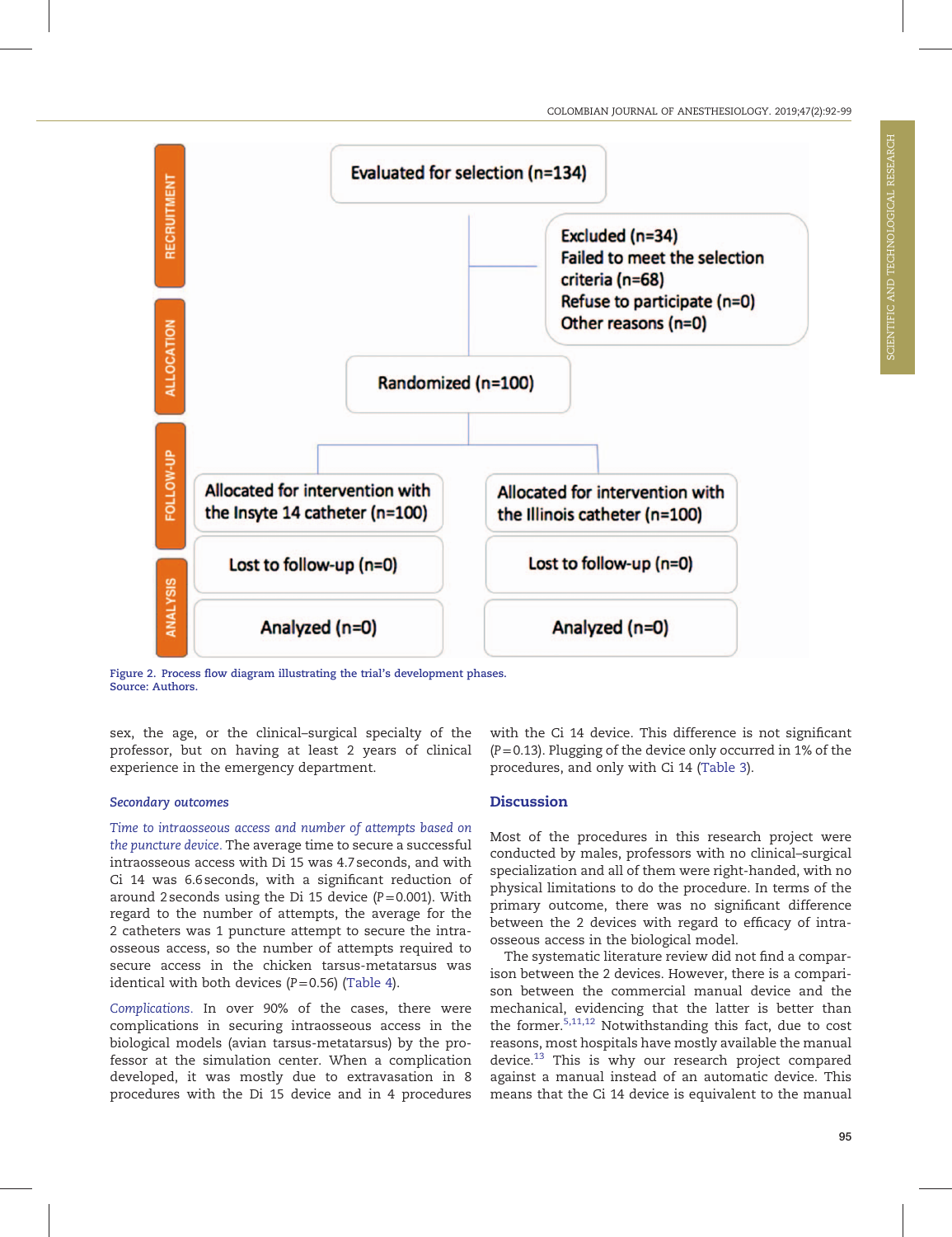#### COLOMBIAN JOURNAL OF ANESTHESIOLOGY

|                                  | Ci 14                                           | Di 15                   |  |  |  |  |  |
|----------------------------------|-------------------------------------------------|-------------------------|--|--|--|--|--|
|                                  | Number of<br>procedures                         | Number of<br>procedures |  |  |  |  |  |
| Gender                           |                                                 |                         |  |  |  |  |  |
| Male                             | 20                                              | 20                      |  |  |  |  |  |
| Female                           | 80                                              | 80                      |  |  |  |  |  |
| Age in years                     |                                                 |                         |  |  |  |  |  |
| $20 - 29$                        | 20                                              | 20                      |  |  |  |  |  |
| $30 - 39$                        | 60                                              | 60                      |  |  |  |  |  |
| $40 - 49$                        | 20                                              | 20                      |  |  |  |  |  |
| Laterality of the professor      |                                                 |                         |  |  |  |  |  |
| Left-handed                      | 0                                               | 0                       |  |  |  |  |  |
| Right-handed                     | 100                                             | 100                     |  |  |  |  |  |
| Ambidextrous                     | 0                                               | 0                       |  |  |  |  |  |
|                                  | Years of experience excluding academic training |                         |  |  |  |  |  |
| Less than 1 year                 | 0                                               | 0                       |  |  |  |  |  |
| 1-2 years                        | 0                                               | 0                       |  |  |  |  |  |
| 2-3 years                        | 20                                              | 20                      |  |  |  |  |  |
| 4-5 years                        | 20                                              | 20                      |  |  |  |  |  |
| More than 5<br>years             | 60                                              | 60                      |  |  |  |  |  |
| Specialization clinical-surgical |                                                 |                         |  |  |  |  |  |
| No                               | 60                                              | 60                      |  |  |  |  |  |
| Yes                              | 40                                              | 40                      |  |  |  |  |  |
| Type of specialization           |                                                 |                         |  |  |  |  |  |
| General<br>medicine              | 40                                              | 40                      |  |  |  |  |  |
| Emergency<br>medicine            | 40                                              | 40                      |  |  |  |  |  |
| Anesthesiology                   | 0                                               | 0                       |  |  |  |  |  |
| Administrative                   | 20                                              | 20                      |  |  |  |  |  |

Table 2. Social and demographic characteristics based on the type of device used for the intraosseous procedure.

Source: Authors.

|                                           | Ci 14<br>Di 15          |                         | $\overline{P}$ |  |  |  |  |
|-------------------------------------------|-------------------------|-------------------------|----------------|--|--|--|--|
|                                           | Number of<br>procedures | Number of<br>procedures |                |  |  |  |  |
| Adequate puncture technique               |                         |                         |                |  |  |  |  |
| No                                        | $\mathbf{1}$            | $\mathbf 0$             | 0.81           |  |  |  |  |
| Yes                                       | 99                      | 100                     |                |  |  |  |  |
| Complications                             |                         |                         |                |  |  |  |  |
| No complications                          | 93                      | 92                      | 0.13           |  |  |  |  |
| Extravasation                             | $\overline{4}$          | 8                       |                |  |  |  |  |
| Plugging of the<br>device                 | 3                       | 0                       |                |  |  |  |  |
| Bone fracture                             | 0                       | $\mathbf 0$             |                |  |  |  |  |
| Others                                    | 0                       | 0                       |                |  |  |  |  |
| Efficacy at the first attempt             |                         |                         |                |  |  |  |  |
| No                                        | 8                       | 8                       | $\mathbf{1}$   |  |  |  |  |
| Yes                                       | 92                      | 92                      |                |  |  |  |  |
| Efficacy at the end of allowable attempts |                         |                         |                |  |  |  |  |
| No                                        | $\mathbf{1}$            | $\mathbf 0$             | $\mathbf{1}$   |  |  |  |  |
| Yes                                       | 99                      | 100                     |                |  |  |  |  |

Table 3. Secondary outcomes based on the type of catheter.

Source: Authors.

devices available in themarket, but we have no information about the results with mechanical devices. Moreover, this research project was conducted with biological models rather than with simulation models, as initially mentioned. Furthermore, the technique used did not include suction of the device, which could modify the results.

The research showed that there is no relationship between gender and a successful intraosseous access. Similarly, there is no difference between the professor with a clinical-surgical specialization versus those with no specialization, as long as they had at least 1-year experience in the clinical emergency setting.

An important consideration is the rate of complications with the devices. The frequency of complications was very low, with no significant difference between the 2 devices. However, the Ci 14 device was the only one that presented plugging in 3 procedures; this is because this catheter, in contrast to the Di 15 device, always has a patent lumen and so throughout the access procedure, the device is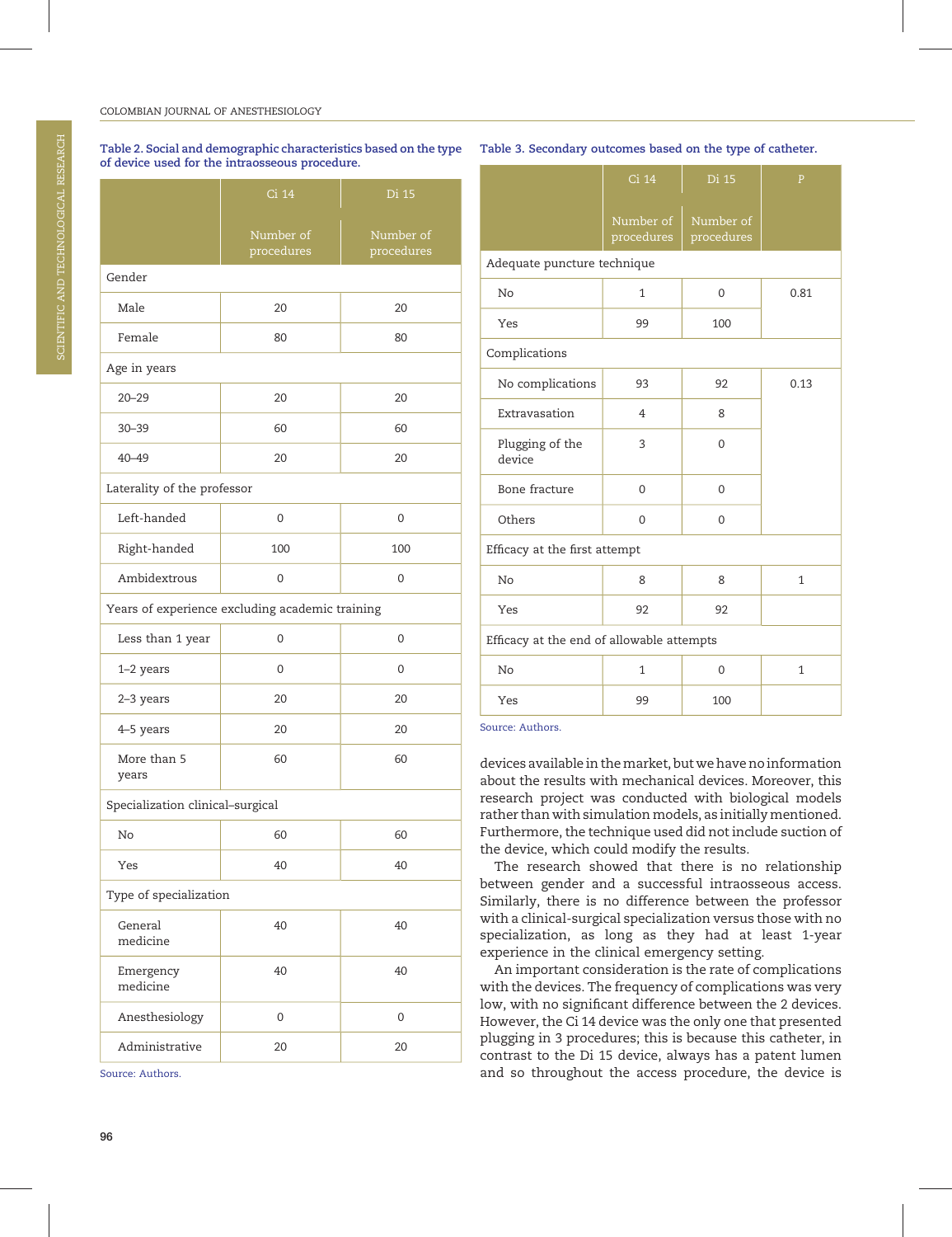

Figure 3. (A) Successful intraosseous access with Di 15; (B) successful intraosseous access with Ci 14. Source: Authors.

|                       | Type of catheter |              |       |
|-----------------------|------------------|--------------|-------|
|                       | Ci 14            | Di 15        | $P^*$ |
| Puncture time (s)     |                  |              |       |
| Median                | 7.27             | 5.33         | 0.001 |
| Maximum               | 22.19            | 18.69        |       |
| Median                | 6.6              | 4.79         |       |
| Minimum               | 2.06             | 0            |       |
| 25<br>Percentile      | 3.84             | 2.62         |       |
| 75<br>Percentile      | 8.97             | 7.06         |       |
| Standard<br>deviation | 4.16             | 3.587        |       |
| Number of attempts    |                  |              |       |
| Median                | 1.08             | 1.13         | 0.56  |
| Maximum               | $\overline{2}$   | 3            |       |
| Median                | $\mathbf{1}$     | $\mathbf{1}$ |       |
| Minimum               | 1                | 1            |       |
| 25<br>Percentile      | $\mathbf{1}$     | 1            |       |
| 75<br>Percentile      | $\mathbf{1}$     | 1            |       |
| Standard<br>deviation | 0.27             | 0.37         |       |

Table 4. Puncture times and number of attempts with each device.

∗ Wilcoxon rank test. Source: Authors.

exposed to clogging from any type of tissue (Fig. 1). While there was no significant difference in the number of extravasations with the Di 15 device, the number was twice the number of extravasations with the other device. Since this is a commercial device specially designed for this purpose, the professors used more force, which lead to an increased number of cortical extravasations. Likewise, the Ci 14 device is more difficult to manipulate because it lacks a screw structure, which results in a more careful manipulation by the doctor.

In terms of time analysis, the literature says that as minutes elapse without succeeding in securing access, mortality of patients increases dramatically.<sup>14,15</sup> This study evidenced that there is a significant difference in terms of time to intraossesous access between the 2 catheters, with a much better time for the Di 15 device. However, the investigators concluded that this statistical difference of 2 seconds in average is not clinically significant for a successful intraosseous access and the administration of medicines. Nevertheless, in contrast to the findings in previous trials, the study showed that trained staff is able to secure the access in just a few seconds, to administer fluids into the bone marrow.5,16,17

The number of attempts is a very important factor to secure an intraosseous access, since it affects not just the timeliness of administration of medications which is critical to the survival of critically ill patients, but also because of the contraindication of further attempts on the same anatomical site and the higher number of complications.6,18 This study showed that there is no statistical or clinically significant difference in the number of attempts between both devices; intraosseous access can be secured at the first attempt with any of the 2 devices in the biological models used.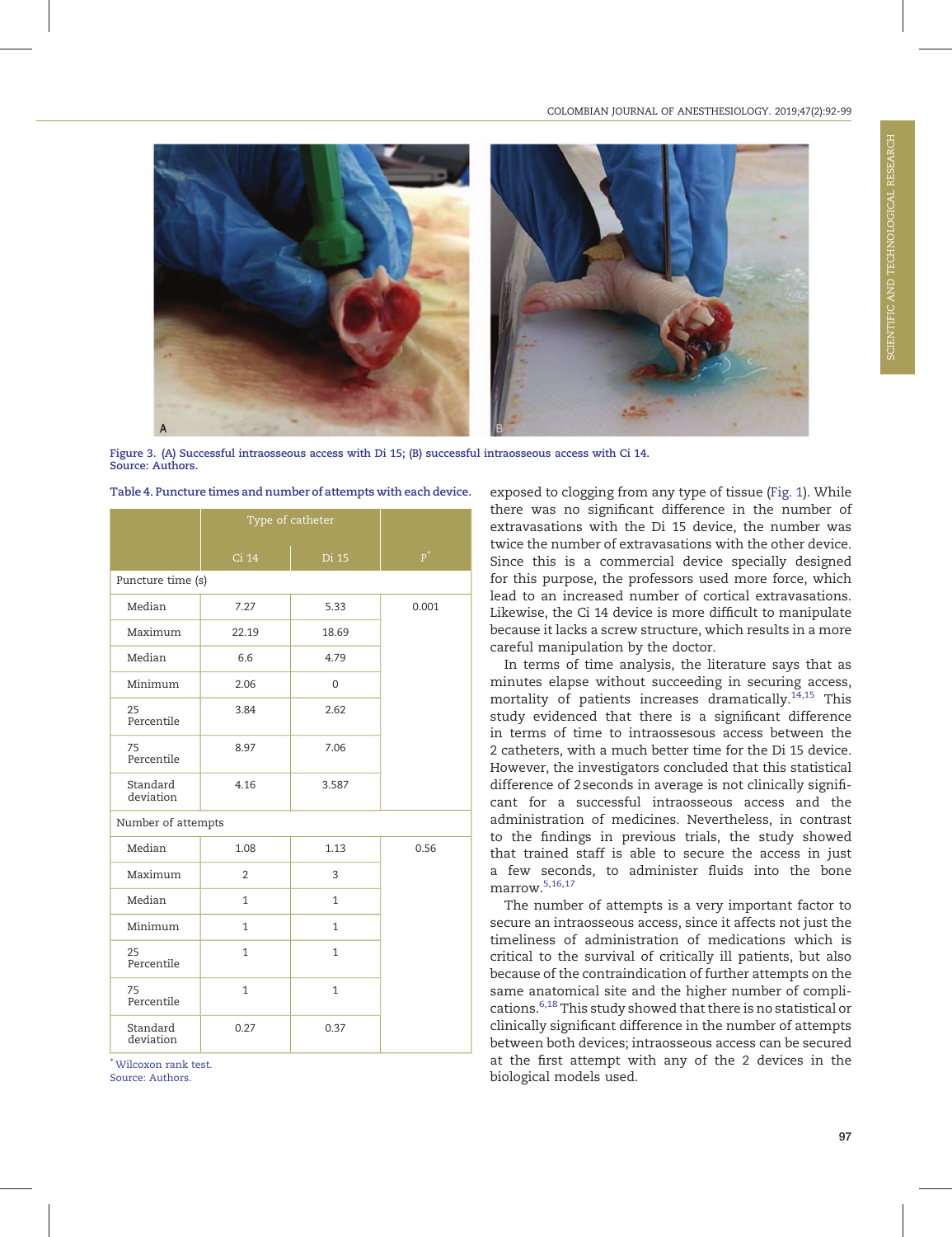#### Limitations of the study

The research project was conducted with the biological model of the tarsus-metatarsus of the chicken, by professor with clinical experience in simulation, so the difference in the results is only applicable to this type of population. Consequently, the investigators should not extrapolate the results to the clinical setting of critically ill patients in the emergency department. Moreover, the technique used failed to suction bone marrow at the beginning of the procedure, which may interfere with the occurrence of complications. Consequently, this type of studies should be conducted in critically ill patients to establish the efficacy of these low-cost devices for intraosseous access. It would also be interesting to carry out trials in simulated environments, comparing the need to suction bone marrow at the beginning of the procedure, since this fact may significantly change the technique for this vascular access.

#### Conclusion

The conclusion of the study is that in a simulated environment, using avian tarsus-metatarsus biological models, the efficacy of a low-cost device Ci 14 is identical to that of a commercial device—Di 15. Likewise, the number of attempts to secure the intraosseous access is the same with both devices. In addition, the conclusion is that the time required to secure the intraosseous access is less with the Di 15 device. Nonetheless, this 2-second difference is not statically significant.

Based on this research project, it is safe to recommend the use of low-cost devices such as the Ci 14 in simulated environments for the training of clinical skills in intraosseous access with biological models. However, there is a need to extrapolate this type of studies to a clinical setting and determine the practicality of these devices in critically ill patients.

### Ethical responsibilities

Protection of persons and animals: The authors declare that no experiments in humans or animals were conducted for this research project.

Confidentiality of the information: The authors declare that they have followed the protocols of their institution on the publication of participants information.

Right to privacy and informed consent: The authors obtained the informed consent of all participants mentioned in the article. This document is in the possession of the corresponding author.

# Acknowledgments

We want to express our gratitude to our methodological advisor Milciades Ibáñez for his dedication and guidance in the methodological design of this research project. In addition, we acknowledge the professors at the simulation center for their collaboration in establishing the vascular accesses and for their availability to conduct the trial. Lastly, we want to thank the Universidad del Rosario for their collaboration with all the technical aspects that enabled the completion of the project.

# Funding

No funding was received for this work.

# Conflicts of interest

The authors declare that—pursuant to the universal policy of International Committee of Medical Journal Editors (ICMJE) that they have no conflict of interests to disclose with regard to this research project.

#### References

- 1. Restrepo BP. Así vamos en salud, Informe anual. Atención Primaria en Salud: avances y retos en Colombia. 2014. [Cited 2018 Feb 02]. Available from<http://www.asivamosensalud.org/>.
- 2. Benson G. Intraosseous access to the circulatory system: an under-appreciated option for rapid access. J Perioper Pract 2015; 25:140–143.
- 3. Northey LC, Shiraev T, Omari A. Salvage intraosseous thrombolysis and extracorporeal membrane oxygenation for massive pulmonary embolism. J Emerg Trauma Shock 2015; 8:55–57.
- 4. McNally B, Robb R, Mehta M, et al. Out-of-hospital cardiac arrest surveillance—cardiac arrest registry to enhance survival (CARES), United States, October 1, 2005—December 31, 2010. MMWR Surveill Summ 2011;60:1–19.
- 5. Anson JA. Vascular access in resuscitation: is there a role for the intraosseous route? Anesthesiology 2014;120:1015–1031.
- 6. Park HM, Kim ES, Lee SM, et al. Clinical characteristics and mortality of life-threatening events requiring cardiopulmonary resuscitation in gastrointestinal endoscopy units. Medicine (Baltimore) 2015;94:e1934.
- 7. Lovett PB, Massone RJ, Holmes MN, et al. Rapid response team activations within 24 hours of admission from the emergency department: an innovative approach for performance improvement. Acad Emerg Med 2014;21:667–672.
- 8. Olaussen A. Towards evidence-based emergency medicine: best BETs from the Manchester Royal Infirmary. Which intraosseous device is best in the prehospital setting? Emerg Med J 2011;28: 717–718.
- 9. Olaussen A, Williams B. Intraosseous access in the prehospital setting: literature review. Prehosp Disaster Med 2012;27:468–472.
- 10. Ota FS, Yee LL, Garcia FJ, et al. Which IO model best simulates the real thing? Pediatr Emerg Care 2003;19:393–396.
- 11. Azer SA, Eizenberg N. Do we need dissection in an integrated problem-based learning medical course? Perceptions of first- and second-year students. Surg Radiol Anat 2007;29:173–180.
- 12. Day MW. Intraosseous devices for intravascular access in adult trauma patients. Crit Care Nurse 2011;31:76–89. quiz 90.
- 13. Phillips L, Brown L, Campbell T, et al. Recommendations for the use of intraosseous vascular access for emergent and nonemergent situations in various healthcare settings: a consensus paper. J Emerg Nurs 2010;36:551–556.
- 14. Grabel Z, DePasse JM, Lareau CR, et al. Intra-articular placement of an intraosseous catheter. Prehosp Disaster Med 2015;30: 89–92.